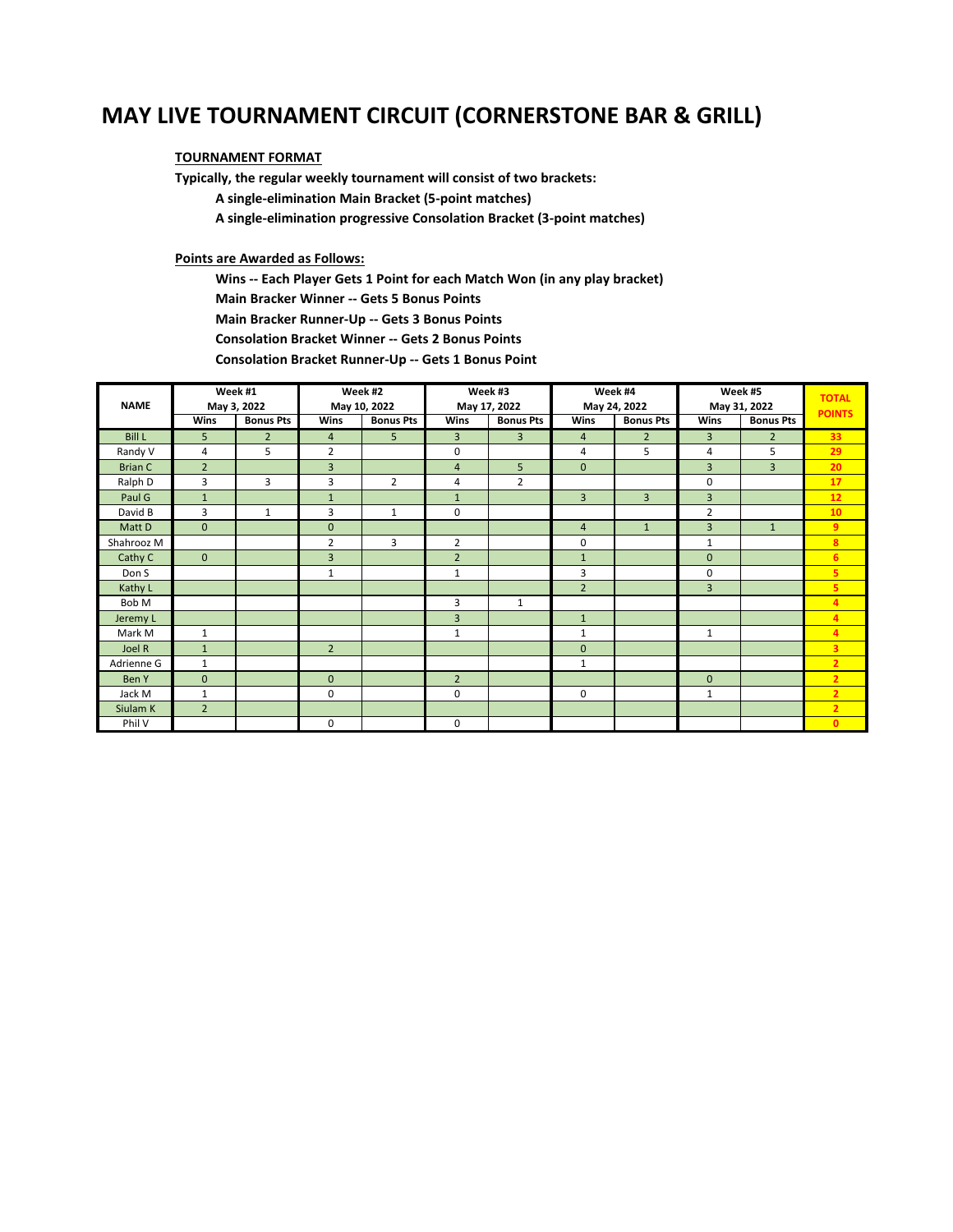# **MAY WEEK 5 -- 5/31/22**

### **MAIN BRACKET (5-POINT MATCHES)**



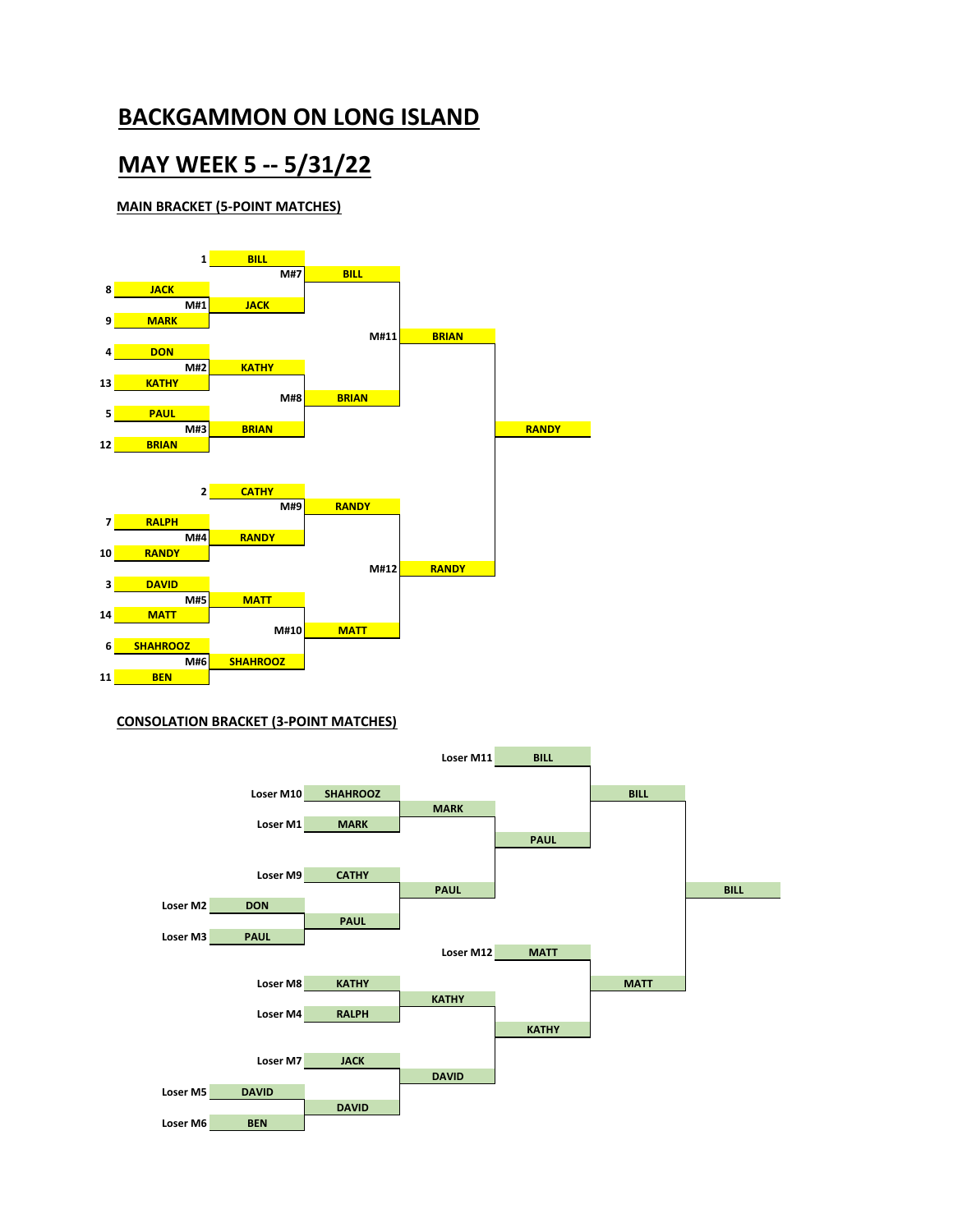## **MAY WEEK 4 -- 5/24/22**

#### **MAIN BRACKET (5-POINT MATCHES)**





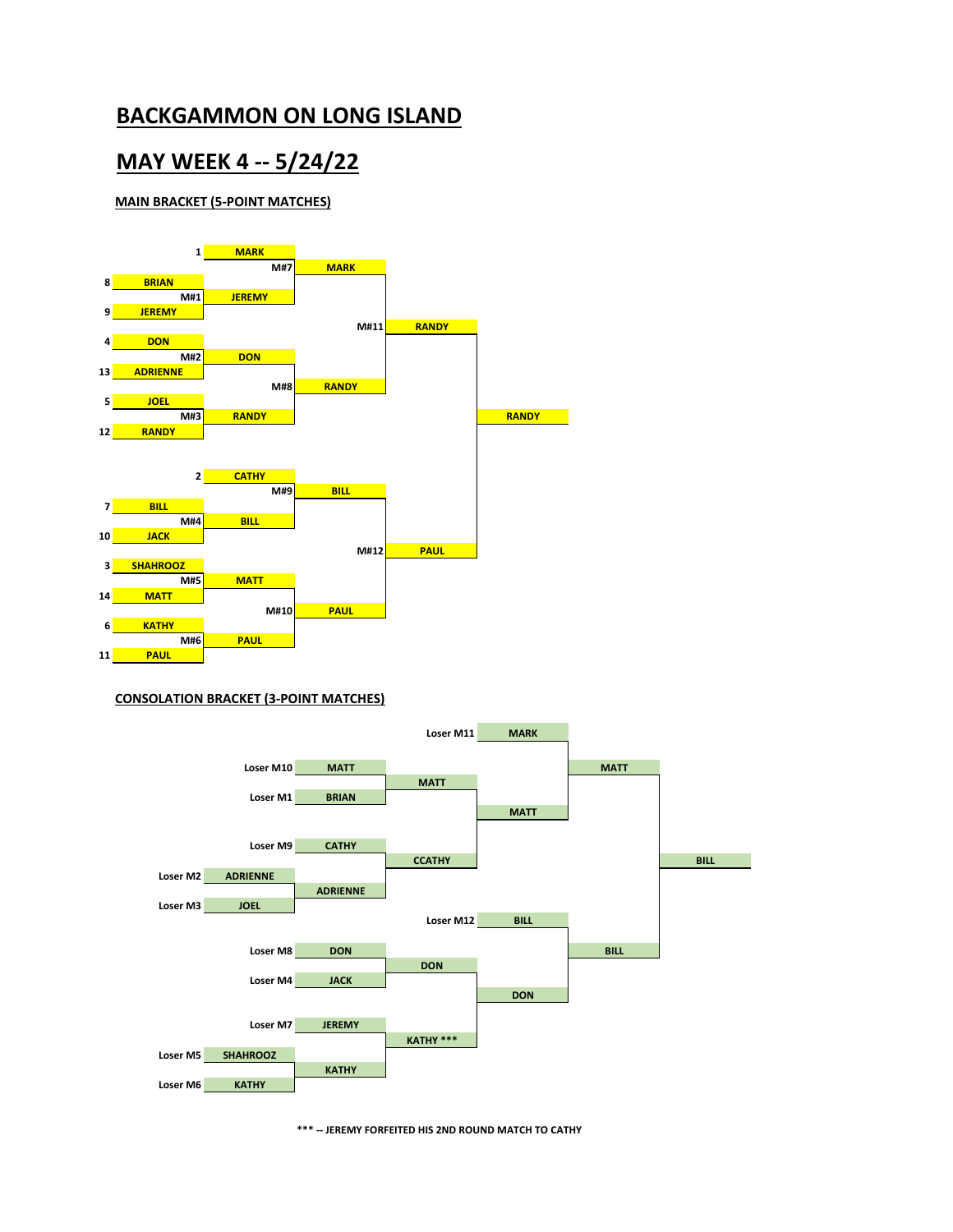## **MAY WEEK 3 -- 5/17/22**

### **MAIN BRACKET (5-POINT MATCHES)**



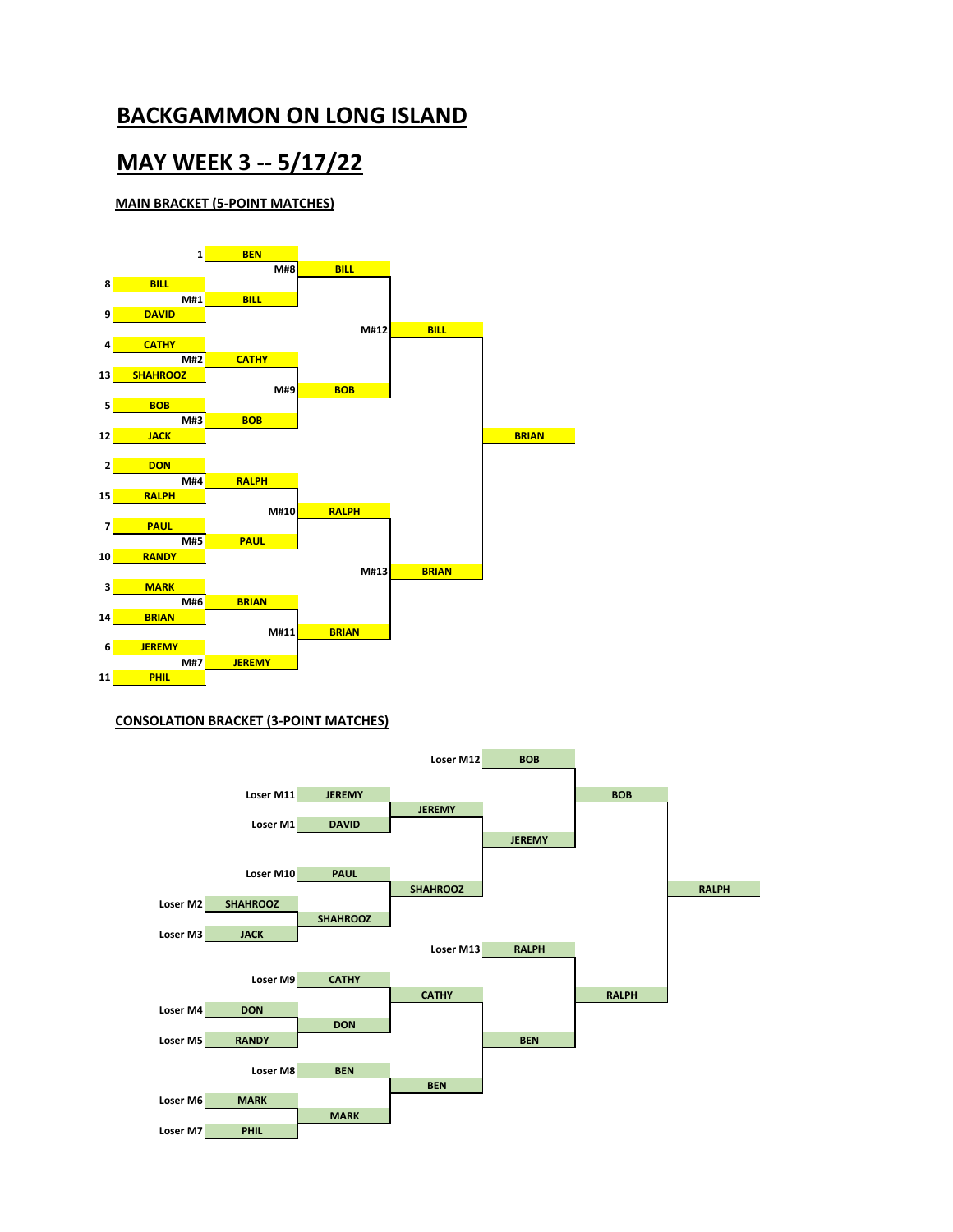# **MAY WEEK 2 -- 5/10/22**

### **MAIN BRACKET (5-POINT MATCHES)**